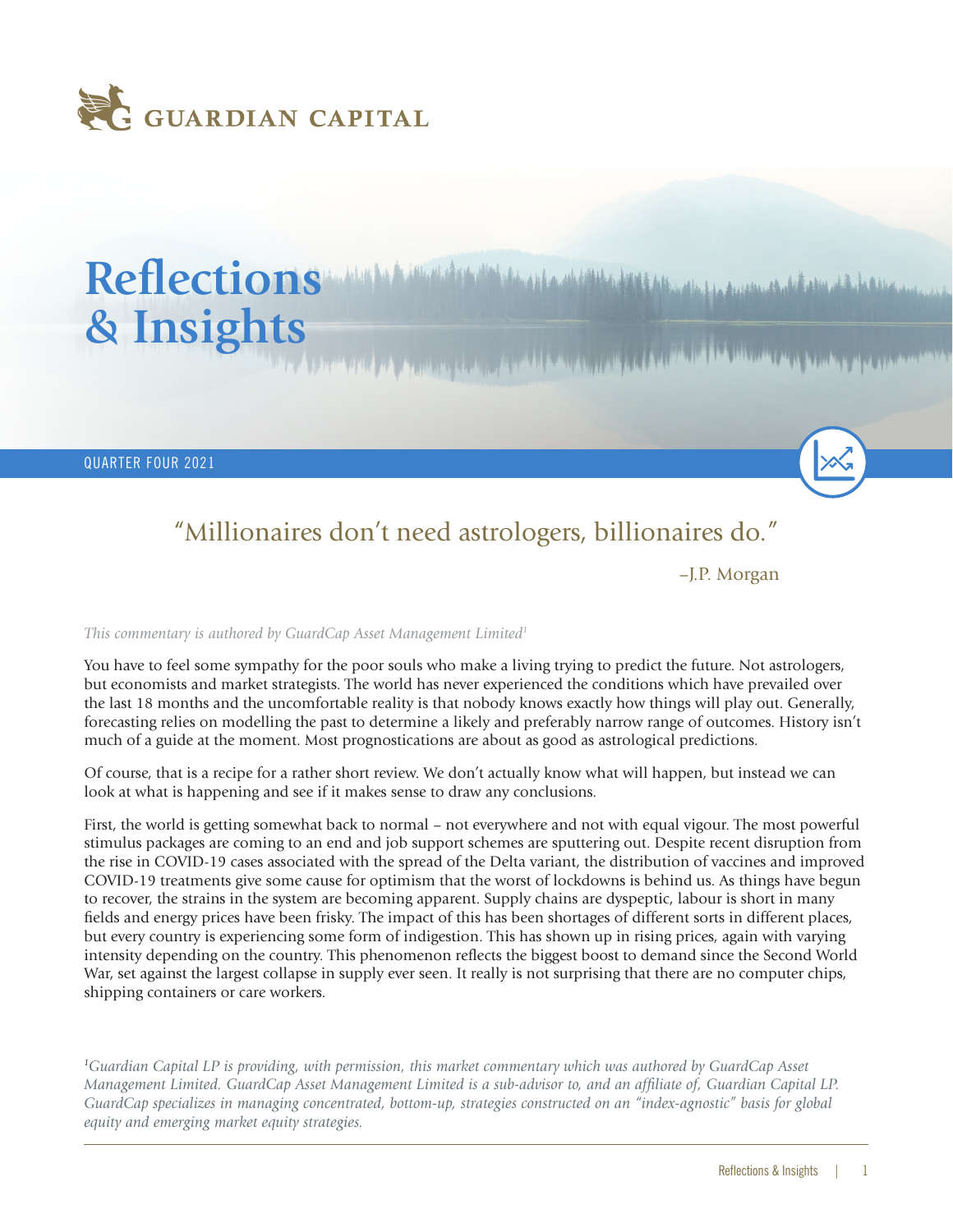Rising prices have the commentariat in a proper lather. The talk is of stagflation, a nasty condition which implies high embedded inflation coupled with no growth. This channels the 1970's, a grim decade of economic crisis and bell bottoms. Fortunately, looking at the data on shipping and inventory, the most severe bottlenecks are showing signs of easing. The normal way businesses respond to increasing demand is to increase orders for goods, which of course arrive with a lag. The most likely course of events is that supply and demand for goods comes back into balance at some point – indeed, it is quite possible that businesses will find themselves overstocked, and instead of talking about inflation, we will be worrying instead about an inventory recession.

Labour presents a different question. If the price rises we see become embedded and start to trigger a wage spiral, the risk of stagflation grows. For now, the price of labour is rising and the pain of rising prices generally is being shared between corporations (who are experiencing a margin squeeze), and consumers (for whom price rises represent the same hit to disposable income as a tax increase).

The other imponderable on the inflation front is energy prices. To a large degree, the current squeeze on natural gas prices reflects geopolitics. This has many faces, including the attitude of the US to Iran and the attitude of the EU to Russia, where it has not opened the Nord Stream 2 pipeline. You can argue that this would increase European dependence on Russian gas, which it surely would, but it would solve the immediate problem. Climate change is another issue which is likely to increase volatility in energy prices. First, the growth of non-fossil fuel energy sources has discouraged investment in energy exploration and development; second, increasing reliance on wind, solar and nuclear supply will also increase dependence on less reliable sources of energy (what if there's no wind?) which cannot easily be stored and may need to be supplemented at short notice with fossil fuels. These factors are likely to be among the unintended consequences of addressing the climate issue.

In general, the supply/demand balance has been worsened by the global approach to inventory management. It costs money to hold inventory, so holding as little as possible has been the objective of almost everybody. This has led gas storage capacity to be run down, hospital beds to be cut and inventories of goods to be slashed. None of this was a problem until it was. In looking ahead, one conclusion could

well be that inventory levels need more resilience – meaning more stuff in warehouses, more gas sitting in storage, empty beds in hospitals and so on. If the world follows this reactive but logical path, working capital requirements for everybody will rise and either prices will go up or margins will decrease, most likely a combination of the two. The optimists will point to the ability of technology to manage these processes and argue that the productivity improvements associated with digitisation will more than offset any squeeze.

The conclusion of this disquisition on inflation is that stagflation is not a certainty, and if it does develop, it will be the second half of the decade before it is visible. The alternative construct is that we enter an era of higher inflation than we are used to, but not so high that it becomes problematic, while growth remains positive. This is also the outcome desired by governments everywhere, as they have taken on so much debt that higher inflation removes the sting of repayment more painlessly than a tax rise.

The UK is experiencing the same issues as all other developed countries, but with amplified effects, most likely as a result of Brexit. The lack of planning for the inevitable supply disruption caused by the rupture with Europe has been magnified by the results of COVID-19. The UK also has, as a matter of policy, very lean inventory, whether it be in gas storage or healthcare resources. This has led to more severe shortages in the country than elsewhere, with a more significant inflationary impact.

Putting all this together with the outlook for growth and interest rates is back in the realm of educated guesswork. The likelihood is that short-term interest rates in most countries, but most importantly the US and EU, will remain anchored close to zero in the year ahead. This does not mean that longer-term rates will remain as docile as they have been – indeed, one would expect some rises in rates to reflect the conditions discussed earlier. Nevertheless, these are unlikely to derail the economic recovery which global central banks are trying to engineer. As the economic stimulus of dealing with the pandemic fades, the fiscal thrust from most countries will be much smaller next year than this. This is jargon for saying that there will be a bit of a headwind to growth next year. The risk, already mentioned, of inventory issues and the continuing possibility of further COVID-19 variants means that forecasts for 2022 cannot be made with much confidence. It will probably be alright, and if it isn't, expect further monetary stimulus.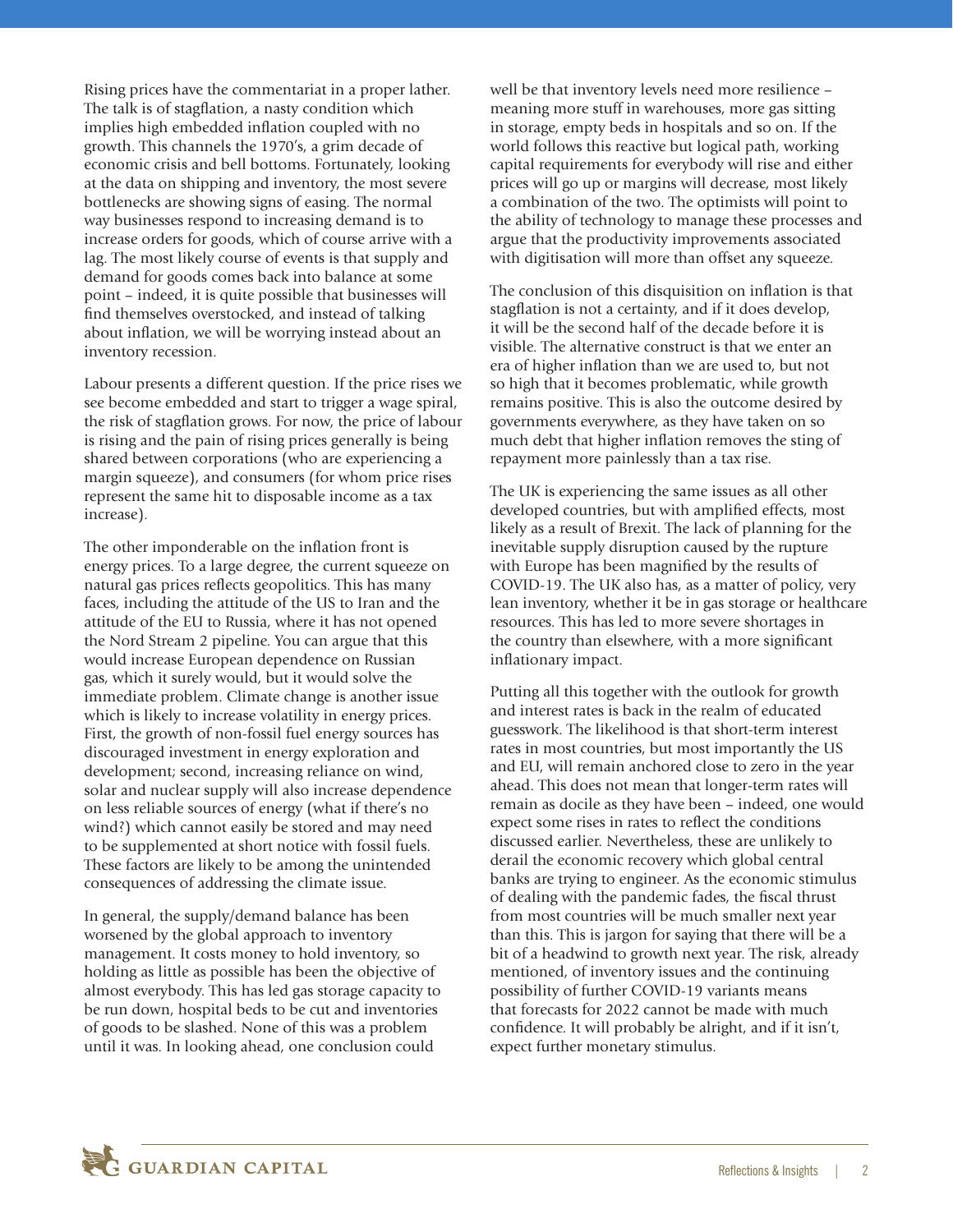During the last quarter, the development of Xi-ism gained momentum. In China, the private education sector was brutally defenestrated and there were several initiatives which trimmed the sails of the Chinese internet sector. All of this was taken very badly by the stock markets, but its importance lies more in what it tells us about Chinese ambitions. The hostility of US strategy towards China is leading to policies meant to bolster Chinese technological capability in the hardware sector. This is hardly surprising given how technology transfer has become a geopolitical pawn. At the same time, the country is attempting to level up society. An increasing focus on consumption and social wellbeing lies behind the attacks on the education sector and also on the willingness to allow Evergrande, the major property developer, to default on its bonds. Families spend huge sums on additional education for their children and housing costs have been out of control. Some of the measures introduced are political stunts, but they aim to underline the essential nature of the party and the indispensability of Xi himself. It means a greater domestic focus and lessens the likelihood of a Chinese stimulus package of the sort which so helped the global economy after the global financial crisis (GFC).

It seems almost bizarre that 13 years after the GFC, the policies which formed the response then are largely still in place, yet things seem to have changed so dramatically over the last two years. The reality is that we remain in crisis conditions, but the passage of time has inured us to that fact. In the medium term, there is almost no chance of exiting crisis mode – the tools crafted to deal with the pandemic and the GFC can't be uninvented, and they have given policymakers the scope to prevent the economy from hitting the rocks.

If this thinking is correct, the liquidity conditions for risky assets remain positive. It is surprising that the issues which have come to the fore this year have not really caused a market correction of any significance (with the exception of emerging markets), and most strategists are peering anxiously into the murk to see where the trigger for such a setback might be hiding. As set out in this review, there is no shortage of potential triggers, but so far it is eerily quiet. In the past, we have commented on high levels of valuation and other signs of speculation as worrisome, but for now, liquidity dominates.

Over the next few months, we may see some earnings shortfalls as cost increases eat into global margins, and given levels of valuation, there is not much room for disappointment, with some correction unquestionably overdue. Nevertheless, with the interest rate picture reasonably stable, a correction is likely to be seen as a buying opportunity which of itself would limit the extent of any decline. There is always the possibility of something coming out of left field - an 'unknown unknown', but by definition that lies beyond the reach of this review.

Some markets look cheap, including China and the UK, but broader exposure offers protection from the idiosyncrasies of those countries. Bonds are generally unattractive as rates could well rise and premiums for additional risk in most sectors are compressed.